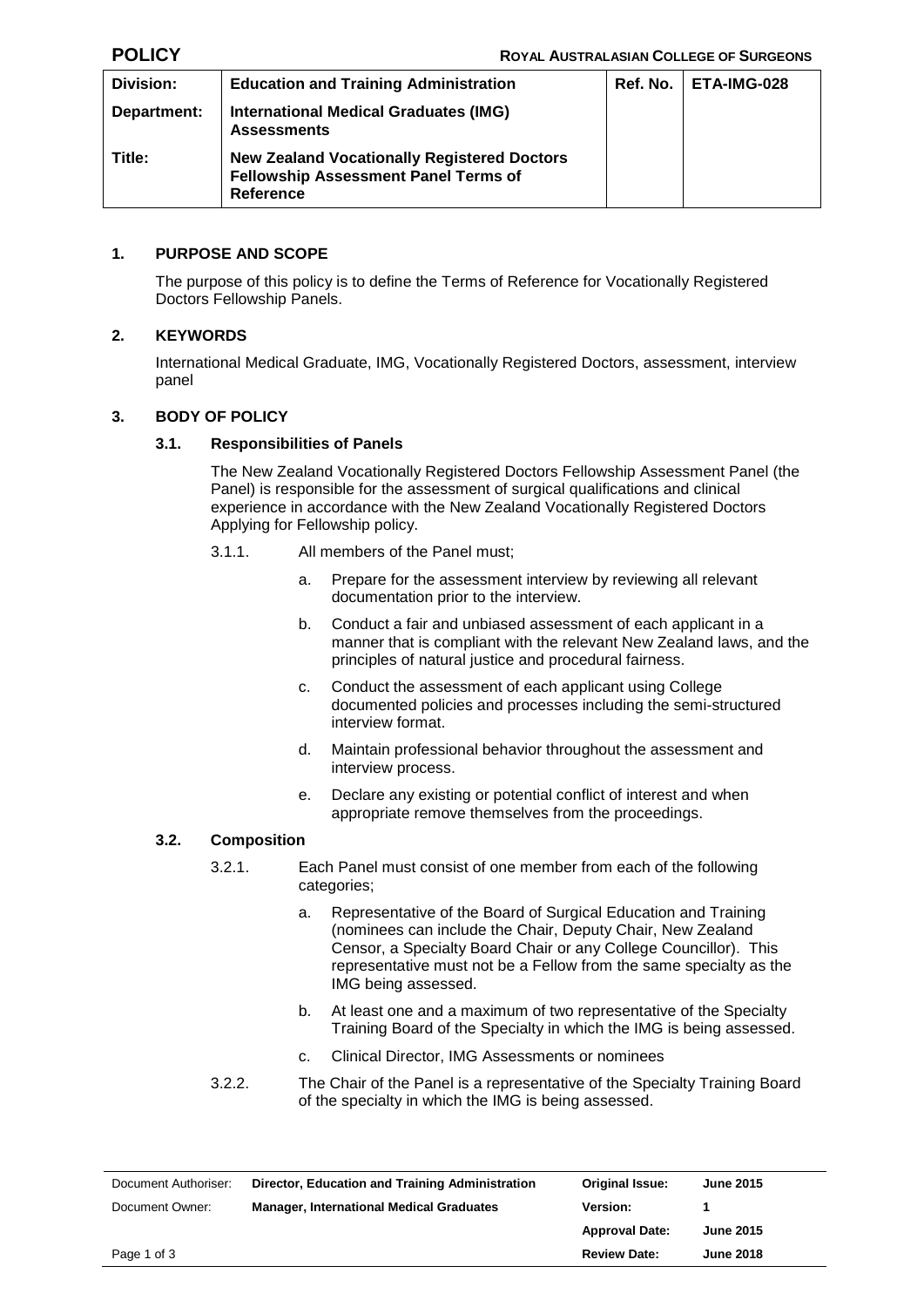| Division:   | <b>Education and Training Administration</b>                                                                          | $Ref. No.$   $ETA-IMG-028$ |
|-------------|-----------------------------------------------------------------------------------------------------------------------|----------------------------|
| Department: | <b>International Medical Graduates (IMG)</b><br><b>Assessments</b>                                                    |                            |
| Title:      | <b>New Zealand Vocationally Registered Doctors</b><br><b>Fellowship Assessment Panel Terms of</b><br><b>Reference</b> |                            |

3.2.3. Notwithstanding the composition above the College reserves the right to appoint an observer when and where it may be required or appropriate.

### **3.3. Mechanisms of Decision**

- 3.3.1. The opinions of each Panel member must be considered in formulating the final assessment recommendation.
- 3.3.2. Following discussions the Panel should provide a consensus assessment recommendation in accordance with the New Zealand Vocationally Registered Doctors Applying for Fellowship policy.
- 3.3.3. Where a consensus assessment recommendation cannot be reached, a majority decision may be proposed.
- 3.3.4. In the event that a Panel has an even number of members, the Chair of the Panel has a casting vote.
- 3.3.5. Where a majority decision is proposed and has the support of Panel members from at least 2 of the membership categories defined in 3.2.1, the recommendation will automatically proceed to the Board of Surgical Education and Training (or its Executive) for approval.
- 3.3.6. Where a majority decision is proposed that has the support of Panel members from category 3.2.1 (b) only, the recommendation will be reviewed by the Censor in Chief (refer to 3.5 CIC Review).
- 3.3.7. All Panel members must sign the completed interview proforma and the Panel Chair must sign the completed interview feedback proforma to the IMG at the conclusion of the IMG assessment interview and before the commencement of any subsequent IMG assessment interview.

### **3.4. Quorum**

3.4.1. The quorum of the Panel is defined as three members, with at least one member from each category identified in 3.2.1 of this policy.

# **3.5. CIC Review of Majority Decision**

- 3.5.1. Where a majority decision is recommended in accordance with 3.3.5 dissenting members must document their reasons for voting against the majority decision in a Dissenting Report.
- 3.5.2. The Censor in Chief will review the Dissenting Report, with the assistance of the Panel and the Chair of the Board of Surgical Education and Training, with the aim to examine available information to determine whether those concerns can be disproved. Where the expanded committee returns a majority decision the Censor in Chief will have final approval of the recommendation. Decisions approved by the CIC under this provision will be noted by the Board of SET.

# **3.6. Governance and Reporting**

3.6.1. The recommendation of the Panel will be forwarded to the Board of Surgical Education and Training (BSET) or its Executive for formal approval.

| Document Authoriser: | Director, Education and Training Administration | Original Issue:       | <b>June 2015</b> |
|----------------------|-------------------------------------------------|-----------------------|------------------|
| Document Owner:      | <b>Manager, International Medical Graduates</b> | <b>Version:</b>       |                  |
|                      |                                                 | <b>Approval Date:</b> | <b>June 2015</b> |
| Page 2 of 3          |                                                 | <b>Review Date:</b>   | <b>June 2018</b> |